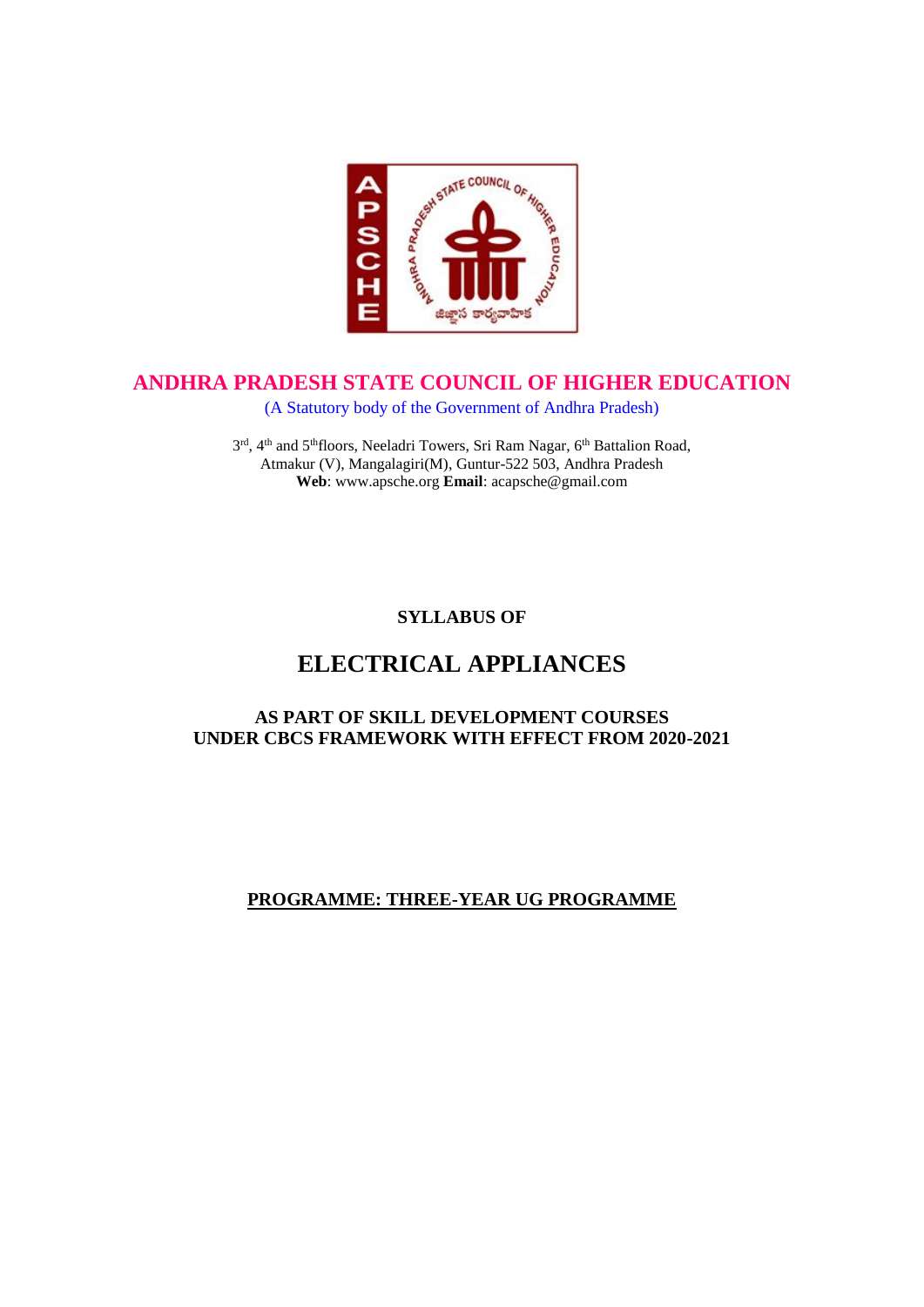### A.P. STATE COUNCIL OF HIGHER EDUCATION B A, B Com & B Sc Programmes

# Revised CBCS w.e.f. 2020-21 **SKILL DEVELOPMENT COURSES**

# **SCIENCE STREAM**

# Syllabus of **ELECTRICAL APPLIANCES**

### *Total 30 hrs (02h/wk), 02 Credits & Max Marks :50*

### **Learning Outcomes**:

*By successful completion of the course, students will be able to:* 

- *1. Acquire necessary skills/hand on experience/ working knowledge on multimeters, galvanometers, ammeters, voltmeters, ac/dc generators, motors, transformers, single phase and three phase connections, basics of electrical wiring with electrical protection devices.*
- *2. Understand the working principles of different household domestic appliances.*
- *3. Check the electrical connections at house-hold but will also learn the skill to repair the electrical appliances for the general troubleshoots and wiring faults.*

# **SYLLABUS:**

**UNIT-I (6 hrs)**  Voltage, Current, Resistance, Capacitance, Inductance, Electrical conductors and Insulators, Ohm's law, Series and parallel combinations of resistors, Galvanometer, Ammeter, Voltmeter, Multimeter, Transformers, Electrical energy, Power, Kilowatt hour (kWh), consumption of electrical power

### **UNIT-II (10 hrs)**

Direct current and alternating current,RMS and peak values, Power factor, Single phase and three phase connections , Basics of House wiring , Star and delta connection , Electric shock, First aid for electric shock, Overloading , Earthing and its necessity, Short circuiting , Fuses , MCB , ELCB, Insulation, Inverter, UPS

# **UNIT-III (10 hrs)**

Principles of working, parts and servicing of Electric fan, Electric Iron box, Water heater; Induction heater, Microwave oven; Refrigerator, Concept of illumination, Electric bulbs, CFL, LED lights, Energy efficiency in electrical appliances, IS codes & IE codes.

### **Co-curricular Activities (Hands on Exercises): (04 hrs)**

*[Any four of the following may be taken up]*

- 1. Studying the electrical performance and power consumption of a given number of bulbs connected in series and parallel circuits.
- 2. Measuring parameters in combinational DC circuits by applying Ohm's Law for different resistor values and voltage sources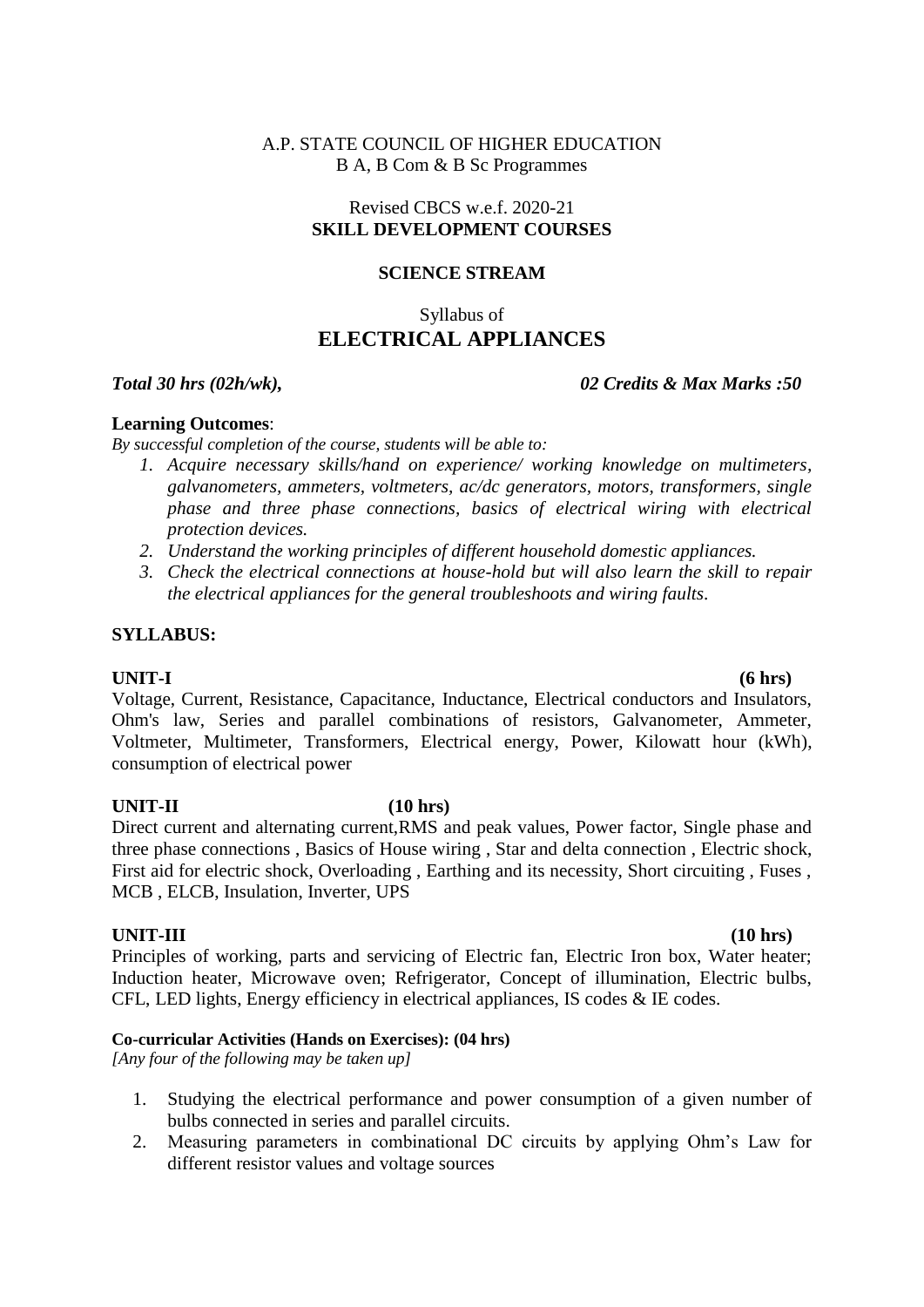- 3. Awareness of electrical safety tools and rescue of person in contact with live wire.
- 4. Checking the specific gravity of lead acid batteries in home UPS and topping-up with distilled water.
- 5. Identifying Phase, Neutral and Earth on power sockets.
- 6. Identifying primary and secondary windings and measuring primary and secondary voltages in various types of transformers.
- 7. Observing the working of transformer under no-load and full load conditions.
- 8. Observing the response of inductor and capacitor with DC and AC sources.
- 9. Observing the connections of elements and identify current flow and voltage drops.
- 10. Studying electrical circuit protection using MCBs, ELCBs
- 11. Assignments, Model exam etc.

#### **Reference Books:**

- 1. A Text book on Electrical Technology, B.L.Theraja, S.Chand& Co.,
- 2. A Text book on Electrical Technology, A.K.Theraja.
- 3. Performance and design of AC machines, M.G.Say, ELBSEdn.,
- 4. Handbook of Repair & Maintenance of domestic electronics appliances; BPB Publications
- 5. Consumer Electronics, S.P.Bali, Pearson
- 6. Domestic Appliances Servicing, K.P.Anwer, Scholar Institute Publications

\*\*\*